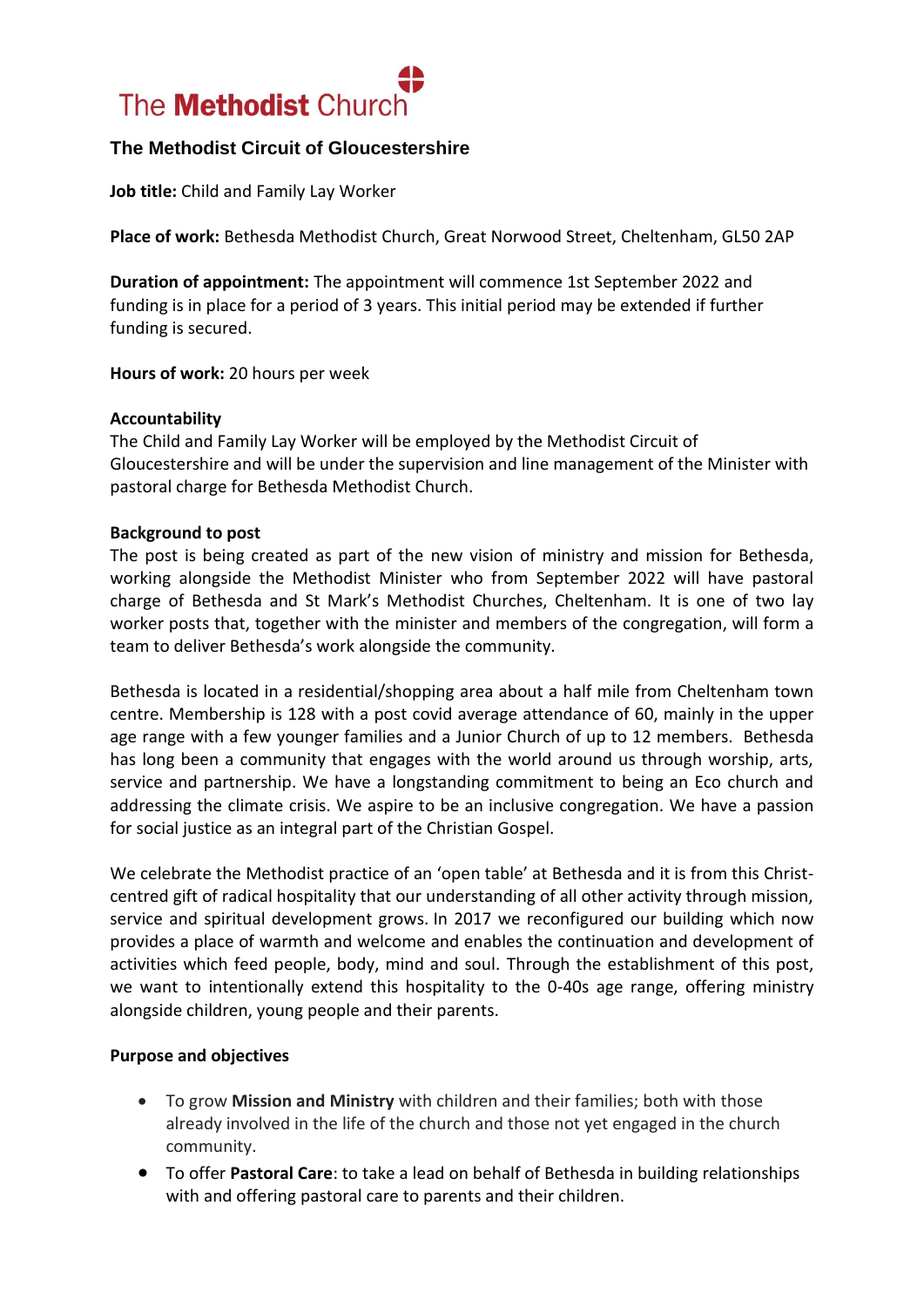## **Main responsibilities**

- To seek to establish a pastoral ministry alongside families:
	- $\circ$  Working alongside groups that already exist (e.g. Toddler groups, Uniformed organisations, Youth group, Babies Adventures in Music);
	- o Establishing new practices, for example Messy Church, holiday clubs and/or activity days;
- To grow relationships with the young people within our church community and nurture their faith;
- Encouraging congregational participation in activities; inspiring the church to respond to new challenges and opportunities to building links with people and bring them into the church community;
- To work with the church community in developing opportunities that offer a sense of belonging and an introduction to the Christian faith to children and their families;
- To model a culture where children and families are integrated throughout the church and community;
- To participate in the leading of all-age, inclusive worship at Bethesda once a month;
- To work with the minister in exploring links with local primary schools;
- To ensure the church's outreach work is promoted and well publicised to the general public and church members, including via social media;
- To attend appropriate circuit meetings and church meetings such as Church Council and Pastoral Team;
- To participate in further training of self and others and keep abreast of current developments in family outreach ministry;
- To undergo safeguarding training;
- As the role evolves, other opportunities may be identified to expand and develop the role.